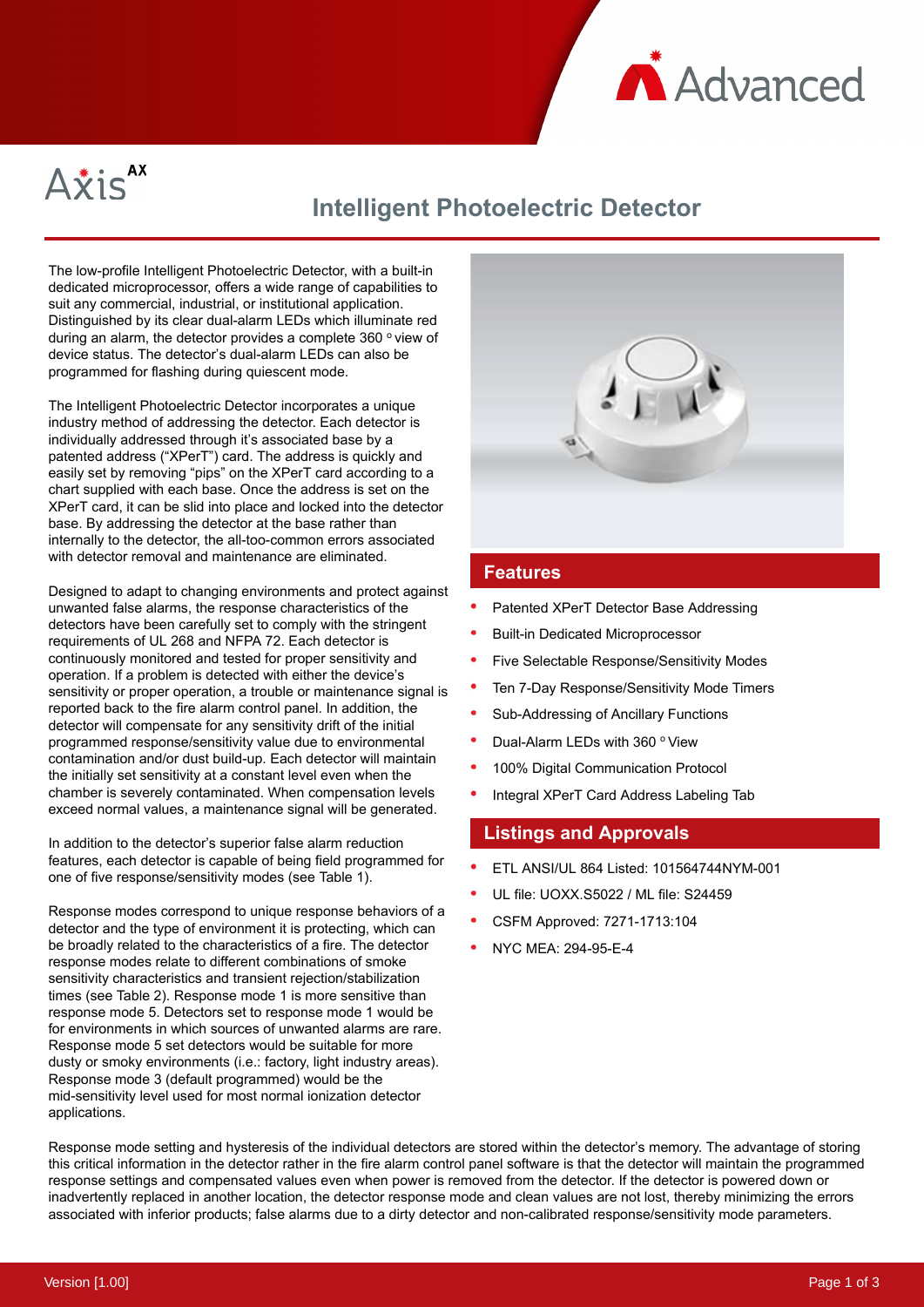Equally beneficial as the response mode settings, the detectors are each capable of being programmed for different response/sensitivity mode settings based on the time of day and day of the week. Detectors can be set to one of ten 7-day response mode/sensitivity timers, allowing the detector to be more or less sensitive due to installation changing environments based on time of day and day of the week. Such changing environments can be industrial, restaurant, or factory processes that produce smoke, fumes, or excessive dust during normal working hours.

Another unique industry feature of the Intelligent Photoelectric Detector, in conjunction with the Axis AX Series Intelligent Fire Alarm Control Panel, is it's ability to sub-address detector base ancillary functions. Each detector is capable of incorporating, based on optional intelligent base utilization, a remote LED and/ or relay. When these options are utilized, the user is capable of sub-addressing each of these options (remote LED and/or relay) to activate independently of the detector. This provides 100% free programmability of the detector base outputs to meet the demanding requirements of today's installations. (For further explanation, refer to Intelligent Detector Bases and Intelligent Isolator data sheets).

| <b>Table 1</b> | Clean Rm<br><b>Computer Rm</b> |                                                                                             |   |   |   | Hotel Rm<br>Apartment |  |   |              |   | Office<br><b>Hospital Ward</b><br>Factory<br>Light Industry |  |   |   | Warehouse<br>Restaurant |  |  |   | Loading Bay<br>Parking Garage |  |  |   | <b>Boiler Rm</b> |  |   |  |  |  |  |  |
|----------------|--------------------------------|---------------------------------------------------------------------------------------------|---|---|---|-----------------------|--|---|--------------|---|-------------------------------------------------------------|--|---|---|-------------------------|--|--|---|-------------------------------|--|--|---|------------------|--|---|--|--|--|--|--|
|                |                                |                                                                                             | з | 4 | 5 |                       |  | 3 |              | 5 |                                                             |  | з | 4 |                         |  |  | 3 | 4                             |  |  | 2 | з                |  | 5 |  |  |  |  |  |
|                |                                |                                                                                             |   |   |   |                       |  |   | $\checkmark$ | ✓ |                                                             |  | ✓ | ✓ |                         |  |  |   |                               |  |  |   |                  |  |   |  |  |  |  |  |
|                |                                | 1, 2, 3, 4, 5 = Response/Sensitivity Modes<br>$\checkmark$ = Mode Suitable for Installation |   |   |   |                       |  |   |              |   |                                                             |  |   |   |                         |  |  |   |                               |  |  |   |                  |  |   |  |  |  |  |  |

#### **Table 2**

| Response<br>Mode | Sensitivity<br>Characteristics | Programmable<br><b>Assessment Time</b> |
|------------------|--------------------------------|----------------------------------------|
| 1                | 1.7 %/ft                       | 5 sec                                  |
| 2                | 1.7 %/ft                       | 30 sec                                 |
| 3                | 2.3 %/ft                       | 5 sec                                  |
| 4                | 2.3 %/ft                       | 30 <sub>sec</sub>                      |
| 5                | 2.9 %/ft                       | 5 sec                                  |

#### **Specification**

| Voltage                                                      | 17-28 VDC                                      |
|--------------------------------------------------------------|------------------------------------------------|
| <b>Modulation Voltage</b>                                    | 5-9 VDC                                        |
| <b>Operating Current</b><br>Quiescent<br>Alarm<br>With LED's | $0.4 \text{ mA}$<br>$0.4 \text{ mA}$<br>3.4 mA |
| Surge Current                                                | 1.0 <sub>m</sub> A                             |
| Air Flow                                                     | 0-300 ft/min                                   |
| Sensitivity - Smoke                                          | $1.16 - 4$ %/ft                                |
| Environment                                                  | Indoor, Dry                                    |
| <b>Operating Temperature</b>                                 | 32 ° -120 ° F (0 ° -48 ° C)                    |
| Humidity                                                     | 10-93% (Non-Condensing)                        |
| <b>Dimensions</b>                                            | $4" \times 1$ //s"                             |
| Weight                                                       | 3.7 oz                                         |
| Housing                                                      | Polycarbonate, 94 V0                           |